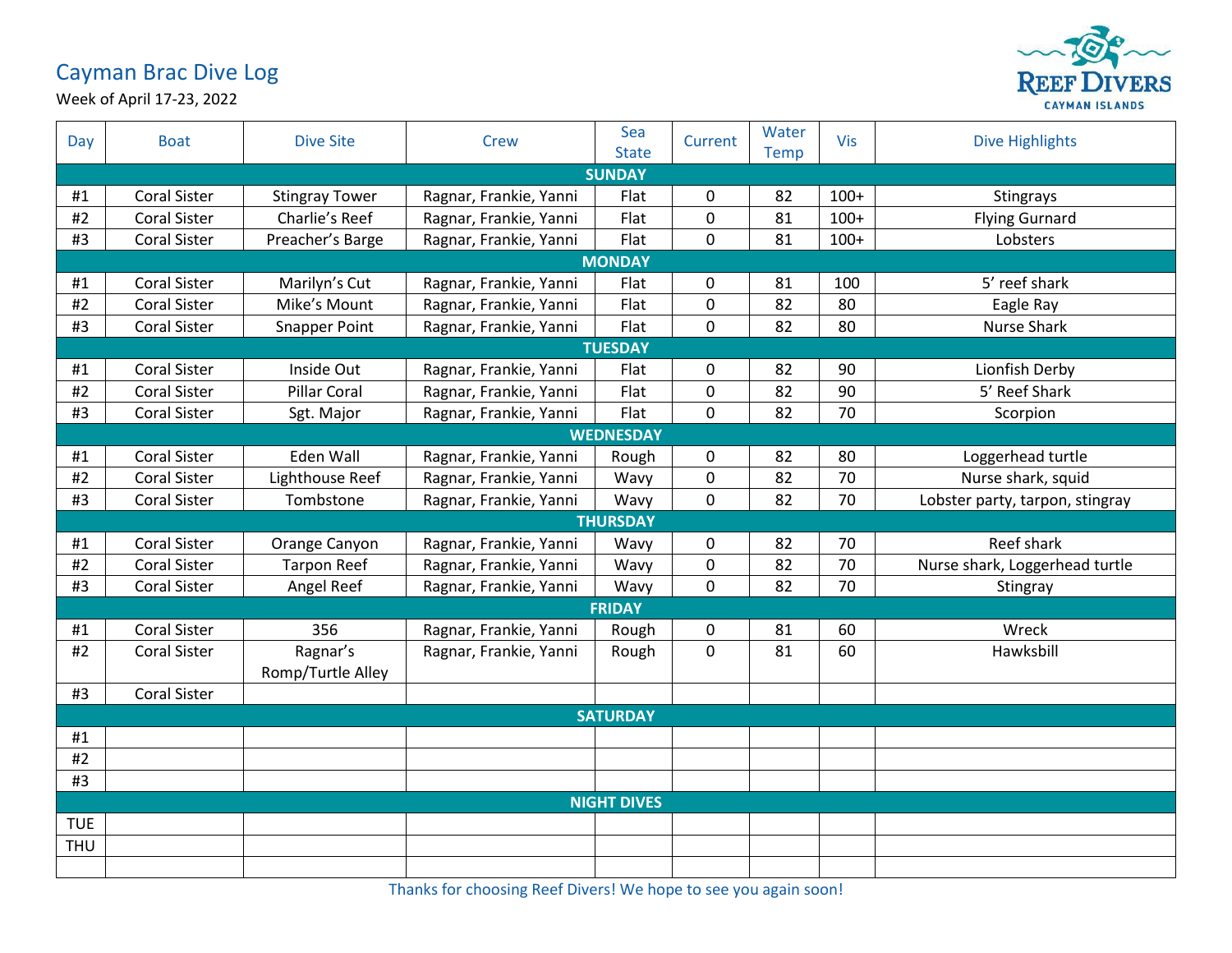Explore all dive logs at CaymanBracBeachResort.com/DiveLogs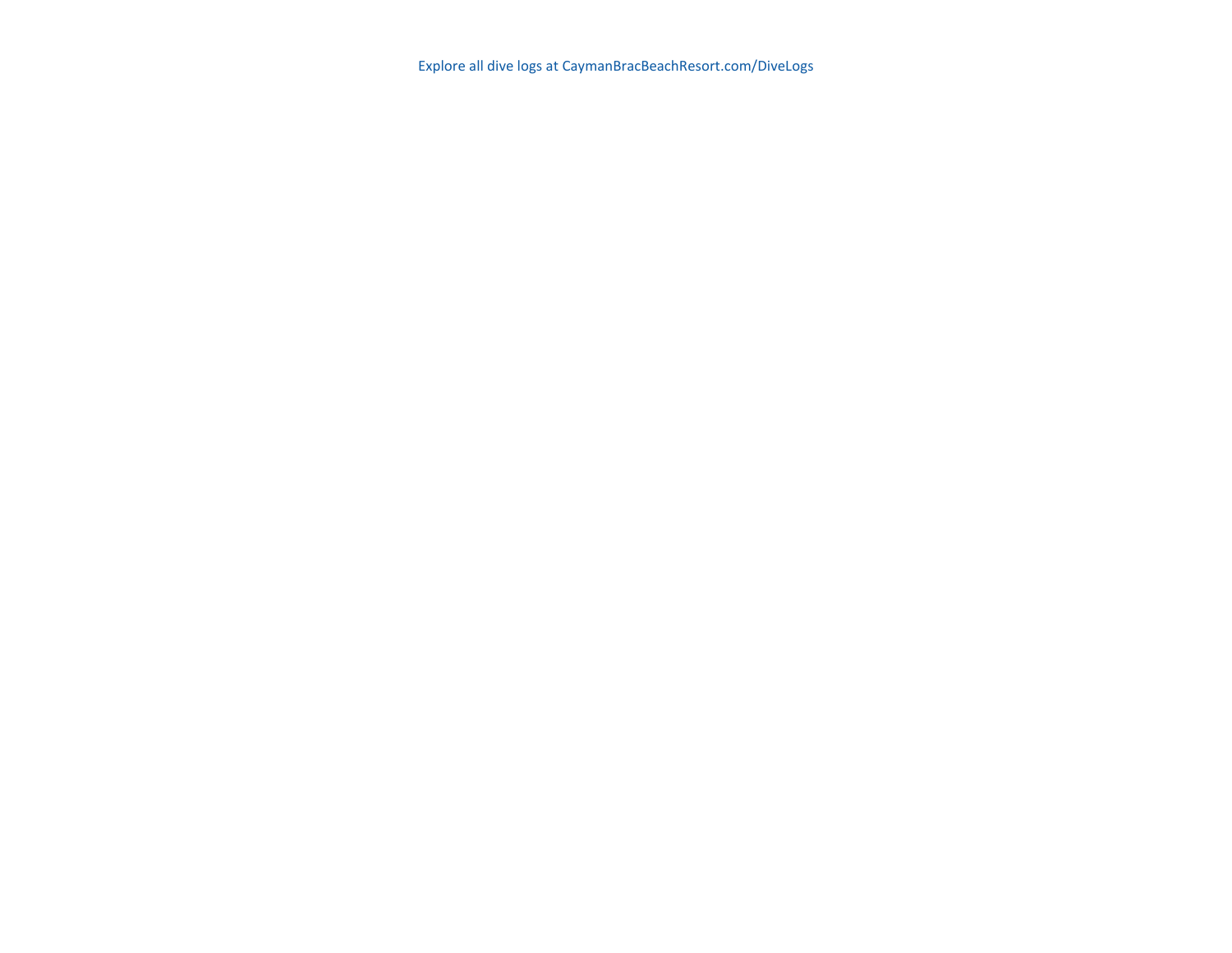## Cayman Brac Dive Log



Week of April 17-23, 2022

| Day           | <b>Boat</b>           | <b>Dive Site</b>      | Crew              | Sea<br><b>State</b> | Current      | Water<br><b>Temp</b> | Vis    | <b>Dive Highlights</b>                   |  |  |
|---------------|-----------------------|-----------------------|-------------------|---------------------|--------------|----------------------|--------|------------------------------------------|--|--|
| <b>SUNDAY</b> |                       |                       |                   |                     |              |                      |        |                                          |  |  |
| #1            | <b>Island Dreamer</b> | Charlie's Reef        | Jucky, Rozie, Oli | Calm                | 0            | 81                   | $100+$ | Lizardfish, Lobster, Stingray, Lemon ray |  |  |
| #2            | <b>Island Dreamer</b> | <b>Tombstone Reef</b> | Jucky, Rozie, Oli | Calm                | 0            | 81                   | $100+$ | Drum, Lobster, Barracuda                 |  |  |
| #3            | <b>Island Dreamer</b> | <b>Grunt Valley</b>   | Jucky, Rozie, Oli | Calm                | $\mathbf 0$  | 81                   | $100+$ | Turtle, Eel, Mantis shrimp               |  |  |
|               | <b>MONDAY</b>         |                       |                   |                     |              |                      |        |                                          |  |  |
| #1            | <b>Island Dreamer</b> | <b>Mixing Bowl</b>    | Jucky, Rozie, Oli | Calm                | 0            | 81                   | $100+$ | Shark, Coral shrimp                      |  |  |
| #2            | <b>Island Dreamer</b> | Eagle Ray Round Up    | Jucky, Rozie, Oli | Calm                | $\mathbf 0$  | 81                   | $100+$ | Shark, Eagle Ray, Turtle                 |  |  |
| #3            | <b>Island Dreamer</b> | Preacher's Barge      | Jucky, Rozie, Oli | Calm                | $\mathbf 0$  | 81                   | $100+$ | Eagle Ray, Viper eel                     |  |  |
|               | <b>TUESDAY</b>        |                       |                   |                     |              |                      |        |                                          |  |  |
| #1            | <b>Island Dreamer</b> | 356 Wreck             | Jucky, Rozie, Oli | Calm                | 0            | 81                   | 100    | Turtle, Stingray                         |  |  |
| #2            | <b>Island Dreamer</b> | <b>Buccaneer Reef</b> | Jucky, Rozie, Oli | Calm                | $\mathbf{0}$ | 81                   | 100    | Stingray, Lobster, Coral Shrimp          |  |  |
| #3            | <b>Island Dreamer</b> | <b>Tarpon Reef</b>    | Jucky, Rozie, Oli | Calm                | $\mathbf 0$  | 81                   | 100    | Yellow Ray, Grouper                      |  |  |
|               |                       |                       |                   | <b>WEDNESDAY</b>    |              |                      |        |                                          |  |  |
| #1            | <b>Island Dreamer</b> | Orange Canyon         | Jucky, Rozie, Oli | Wavy                | 0            | 81                   | 80     | Turtle                                   |  |  |
| #2            | <b>Island Dreamer</b> | Angel Reef            | Jucky, Rozie, Oli | Wavy                | $\mathbf 0$  | 81                   | 60     | Nurse shark, reef shark                  |  |  |
| #3            | <b>Island Dreamer</b> | Patch Reef            | Jucky, Rozie, Oli | Wavy                | 0            | 81                   | 100    | Spotted Drum                             |  |  |
|               |                       |                       |                   | <b>THURSDAY</b>     |              |                      |        |                                          |  |  |
| #1            | <b>Island Dreamer</b> | Manta Canyon          | Jucky, Rozie, Oli | Wavy                | $\mathbf 0$  | 81                   | 80     | Turtle                                   |  |  |
| #2            | <b>Island Dreamer</b> | <b>Elkhorn Forest</b> | Jucky, Rozie, Oli | Wavy                | $\mathbf 0$  | 81                   | 60     | Nurse shark                              |  |  |
| #3            | <b>Island Dreamer</b> | <b>Wreck Reef</b>     | Jucky, Rozie, Oli | Wavy                | $\mathbf 0$  | 81                   | 70     | Channel clinging crab                    |  |  |
|               | <b>FRIDAY</b>         |                       |                   |                     |              |                      |        |                                          |  |  |
| #1            | <b>Island Dreamer</b> | <b>Cemetery Wall</b>  | Jucky, Rozie, Oli | Choppy              | 0            | 81                   | 90     | Sea Cucumber, Drum                       |  |  |
| #2            | <b>Island Dreamer</b> | Lighthouse Reef       | Jucky, Rozie, Oli | Wavy                | 0            | 82                   | 60     | Lobster, Barracuda                       |  |  |
| #3            | <b>Island Dreamer</b> |                       |                   |                     |              |                      |        |                                          |  |  |
|               | <b>SATURDAY</b>       |                       |                   |                     |              |                      |        |                                          |  |  |
| #1            |                       |                       |                   |                     |              |                      |        |                                          |  |  |
| #2            |                       |                       |                   |                     |              |                      |        |                                          |  |  |
| #3            |                       |                       |                   |                     |              |                      |        |                                          |  |  |
|               |                       |                       |                   |                     |              |                      |        |                                          |  |  |
|               |                       |                       |                   |                     |              |                      |        |                                          |  |  |
|               |                       |                       |                   |                     |              |                      |        |                                          |  |  |
|               |                       |                       |                   |                     |              |                      |        |                                          |  |  |

Thanks for choosing Reef Divers! We hope to see you again soon! Explore all dive logs at CaymanBracBeachResort.com/DiveLogs